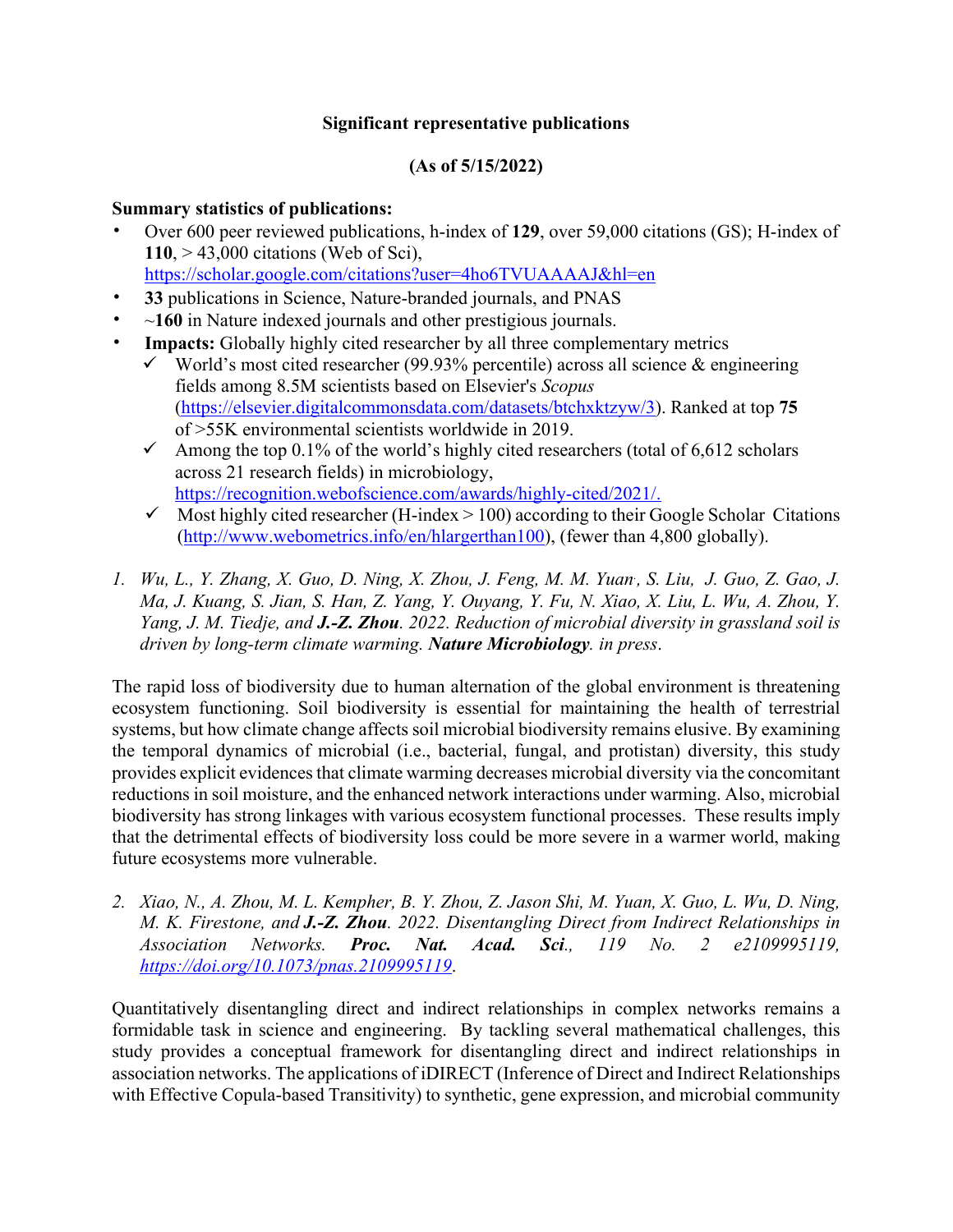data demonstrate that it is a powerful, robust, and reliable tool for network inference. As a general approach, iDIRECT has great advantages for complex network studies across diverse disciplines in science and engineering, and allows scientists to address research questions that could not be approached previously.

*3. Yuan, M., X. Guo, L. Wu, Y. Zhang, N. Xiao, D. Ning, Z. Shi, X. Zhou, L. Wu, Y. Yang, J. M. Tiedje, and J.-Z. Zhou. 2021. Climate Warming Enhances Microbial Network Complexity and Stability. Nature Climate Change, 10.1038/s41558-021-00989-9. (Highlighted by DOE, https://www.energy.gov/science/ber/articles/warming-soil-means-stronger-microbenetworks) (Top 1% highly cited)*

One fundamental yet controversial question in network ecology is whether and how the complexity of ecological networks influences ecosystem stability, particularly under future climate change scenarios. By examining the temporal changes of grassland soil microbial communities in response to long-term experimental warming, this study provides the **first** evidence that climate warming enhances network complexity, which begets the stability of the networked microbial communities. The warming-enhanced network complexity and stability is also more tightly associated with microbial community functional structure and ecosystem functional processes. These results imply that preserving microbial interactions could be important to mitigate the detrimental effects of warming-induced biodiversity loss on ecosystem functions.

4. *Guo, X., Q. Gao, M. Yuan, G. Wang, X. Zhou, J. Feng, Z. Shi, L. Hale, L. Wu L, A. Zhou, R. Tian R, F. Liu, B. Wu, L. Chen, C. Jung, S. Niu, D. Li, X. Xu, L. Jiang, A. Escalas, L. Wu, Z. He, J.D. Van Nostrand, D. Ning, X. Liu, Y. Yang, E.A.G. Schuur, K.T. Konstantinidis, J. R. Cole, C. R. Penton, Y. Luo, J.M. Tiedje, and J.-Z. Zhou. 2020. Gene-informed decomposition model predicts lower soil carbon loss due to persistent microbial adaptation to warming. Nature Communications. 11, 4897. doi:10.1038/s41467-020-18706-z*.

One grand challenge in ecology is to integrate microbial omics information into ecosystem models to inform large scale ecosystem sciences. With highly integrated experimental and computational technologies, this is the **first** report demonstrating the feasibility of incorporating microbial functional gene information into soil ecosystem models for improving model predictability. Modeling simulation also revealed persistently warming-induced lower temperature sensitivity of microbial respiration - a critical source of uncertainty in projecting future climate and carbon cycle feedbacks. The results imply that the warming-induced potential positive feedback of soil microbial respiration may be less than previously predicted if such microbially mediated dampening effects occur across different spatial and temporal scales.

*5. Wu, L.\*, D. Ning\*, B. Zhang\*, Y. Li, P. Zhang, X. Shan, Q. Zhang, M. Brown, Z. Li, J. D. Van Nostrand, F. Ling, N. Xiao, Y. Zhang, J. Vierheilig, G. F. Wells, Y. Yang, Y. Deng, Q. Tu, A. Wang, Global Water Microbiome Consortium†, Tong Zhang, Z. He, J. Keller, P. H. Nielsen, P. J. J. Alvarez, C. S. Criddle, M. Wagner, J. M. Tiedje, Q. He, T. P. Curtis, D. A. Stahl, L. Alvarez-Cohen, B. E. Rittmann, X. Wen, and J.-Z. Zhou. 2019. Global diversity and biogeography of bacterial communities in wastewater treatment plants. Nature Microbiology, 4:1183–1195. doi:10.1038/s41564-019-0426-5. (hot paper, top 0.1% highly cited)*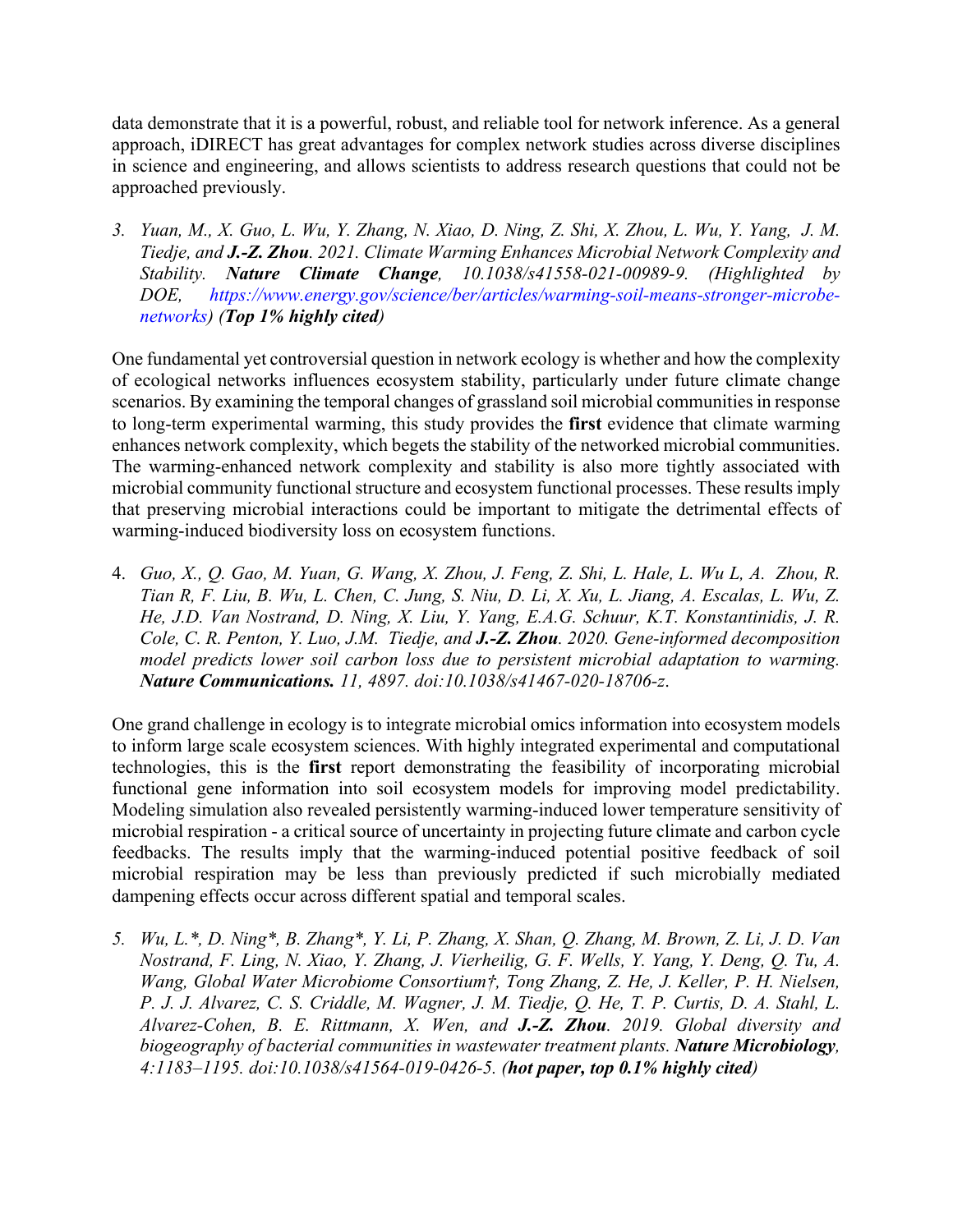Microorganisms in wastewater treatment plants (WWTPs) are essential for water purification to protect public and environmental health, but their diversity and underlying mechanisms are poorly understood. With ~1200 samples from 269 WWTPs in 23 countries on 6 continents, the global water microbiome consortium (GWMC) revealed various interesting macroecological patterns in worldwide WWTPs. Although global WWTPs have extremely high microbiome diversity (1 billion phylotypes), a small global core, strongly linked to system performance, exists. Unexpectedly, global microbial turnover in these well-controlled engineered ecosystems is largely driven by stochastic, rather than deterministic, processes. These findings have important implications for microbiome manipulation for desired functions and as a model system for microbial ecology in general.

*6. Guo, X.\*, X. Zhou\* , L. Hale\* , M. Yuan, D. Ning, J. Feng, Z. Shi, Z. Li, B. Feng, Q. Gao, L. Wu, W. Shi, A. Zhou, Y. Fu, L. Wu, Z. He, J. D. Van Nostrand, G. Qiu, X. Liu, Y. Luo, J. M. Tiedje, Y. Yang, and J.-Z. Zhou. 2019. Climate warming accelerates temporal scaling of grassland soil microbial biodiversity. Nature Ecol & Evol.,* **3**, 612–619.

Whether and how climate change affects microbial species time relationships (STRs), and phylogenetic time relationships (PTRs) remains unclear, mainly due to the scarcity of long-term experimental data. By examining STRs and PTRs of soil bacteria and fungi in a long-term multifactor experiment with warming, clipping, half precipitation, and double precipitation, this is the first study demonstrating that soil microbes exhibit strong PTRs with the overall rates significantly lower than STRs, and warming played a predominant role in accelerating their temporal scaling rates. These findings on warming-enhanced temporal scaling imply that soil biodiversity preservation and ecosystem management strategies may require adjustments in a warmer world.

*7. Guo, X., J. Feng, Z. Shi, X. Zhou, M. Yuan, X. Tao, L. Hale, T. Yuan, J. Wang, Y. Qin, A. Zhou, Y. Fu, L. Wu, Z. He, J. D. V. Nostrand, D. Ning, X. Liu, Y. Luo, J. M. Tiedje, Y. Yang, and J.- Z. Zhou. 2018. Climate Warming Leads to Divergent Succession of Grassland Microbial Communities. Nature Climate Change. 8:813-818, 10.1038/s41558-018-0254-2*

Whether and how climate warming affects the succession of ecological communities and their underlying mechanisms remains elusive. This study is the **first** to demonstrate that warming played an important role in accelerating temporal succession of soil microbial communities towards higher divergence. While stochastic processes play dominant roles in controlling microbial responses to warming, experimental warming reduces stochasticity as time proceeds by acting as a filtering factor. Our results imply that, although successional trajectories of microbial communities are difficult to predict under future climate change scenarios, their composition and structure are projected to be less variable because of warming-driven selection.

*8. Xue, K., M. M. Yuan, Z. J. Shi, Y. Qin, Y. Deng, L. Cheng, L. Wu, Z. He, J. D. Van Nostrand, R. Bracho, S. Natali, E. A. G. Schuur, C. Luo, K. T. Konstantinidis, Q. Wang, J.R. Cole, J. M. Tiedje, Y. Luo, and J.-Z. Zhou. 2016. Tundra soil carbon is vulnerable to rapid microbial decomposition under climate warming. Nature Climate Change,* 6: 595-600*, doi:10.1038/nclimate2940. (Top 1% highly cited)*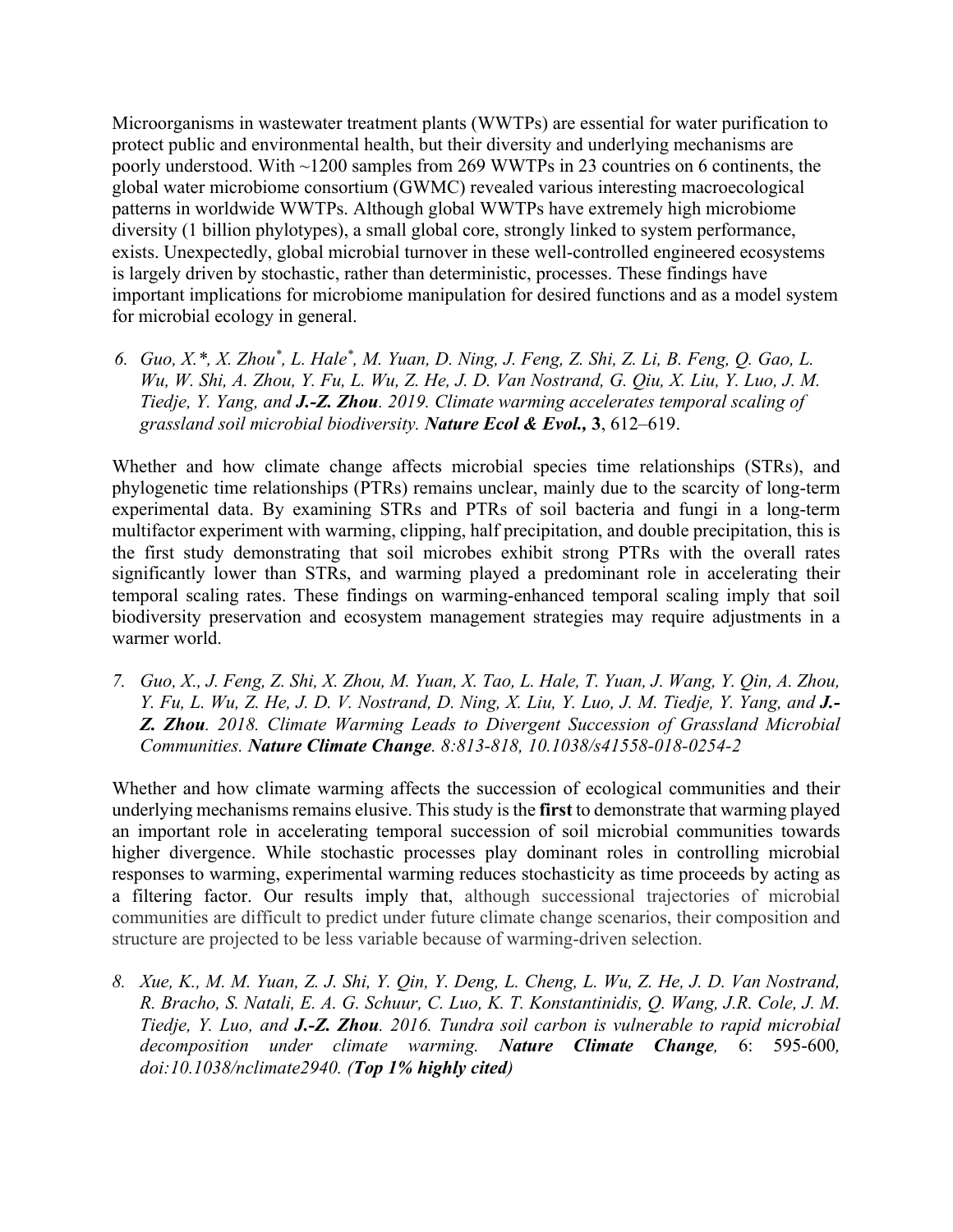How microorganisms respond to warming is critical to determine the carbon-climate feedback of the northern permafrost which stores  $>30\%$  of global soil C, a wildcard that could alter the future trajectory of climate change. Using integrated metagenomic technologies, particularly GeoChip, this study reported a rapid response of the tundra microbial communities to only 1.5 years of experimental warming, demonstrating the *in situ* **vulnerability** of tundra soil C and the importance of microbes in mediating such vulnerability. These findings have important implications for future climate projection. This study was highlighted as a breakthrough in tundra ecosystem studies by *The Washington Post*, ASM in *MICROBES*, and DOE OBER.

*9. Zhou, J.-Z., Y. Deng, L. Shen, C. Wen, Q. Yan, D. Ning, Y. Qin, K. Xue, L. Wu, Z. He, J. W. Voordeckers, J. van Nostrand, V. Buzzard, S. T. Michaletz, B. J. Enquist, M. D. Weiser, M. Kaspari, R. Waide, Y. Yang, and J. H. Brown. 2016. Temperature mediates continental-scale diversity of microbes in forest soils. Nature Communication, 7, Article number:12083,doi:10.1038/ncomms12083.(Top 1% highly cited)*

Metabolic theory of ecology (MTE) predicts that rising temperature would have dramatic effects on biodiversity. Despite intensive studies in macroecology, how temperature rising affects microbial biodiversity remains elusive. This is the **first** demonstration that temperature plays a primary role in shaping the continental biodiversity of bacteria, fungi and nitrogen fixing bacteria in forest soils, but with substantial lower turnover rates than recorded for trees, and that MTE is applicable to microbial communities as a general fundamental ecological theory. These findings have important implications for understanding and predicting the ecological consequences of human-caused changes in climate, land use, and other factors.

*10. Zhou, J.-Z., Y. Deng, P. Zhang, K. Xue, Y. Liang, J. D. Van Nostrand, Y. Yang, Z. He, L. Wu, D. A. Stahl, T. C. Hazen, J. M Tiedje, and A. P. Arkin. 2014. Stochasticity, Succession and Environmental Perturbations in a Fluidic Ecosystem. Proc. Nat. Acad. Sci., 111*: *E836-E845. (Top 1% highly cited)*

Unraveling the rules that govern assembly and succession of biological communities is a central, but poorly understood, topic in ecology. With a newly developed theoretical framework, this is the first time to demonstrate that the succession of groundwater microbial communities is primarily controlled by stochastic rather than deterministic processes as traditional ecological succession theory predicts, and that the drivers controlling biodiversity and community succession are dynamic rather than static. By identifying the mechanisms controlling microbial community assembly and succession, this study makes seminal contribution to the mechanistic understanding essential for a predictive microbial ecology of many systems ranging from microbiomes of humans and plants to natural and managed ecosystems.

*11. Zhou, J.-Z., K. Xue*, *J.-P. Xie, Y. Deng, L.Y. Wu, X.L. Cheng, S.F. Fei, S.P. Deng, Z.-H. He, J.D. van Nostrand, and Y.Q. Luo. 2012. Microbial Mediation of Carbon Cycle Feedbacks to Climate Warming. Nature Climate Change, 2:106-110. (Top 1% highly cited)*

Feedback between terrestrial carbon and climate warming is one of the major uncertainties in projecting future climate change, primarily owing to the poor understanding of microbial responses to climate warming. Using integrated genomics technologies, this study discovered that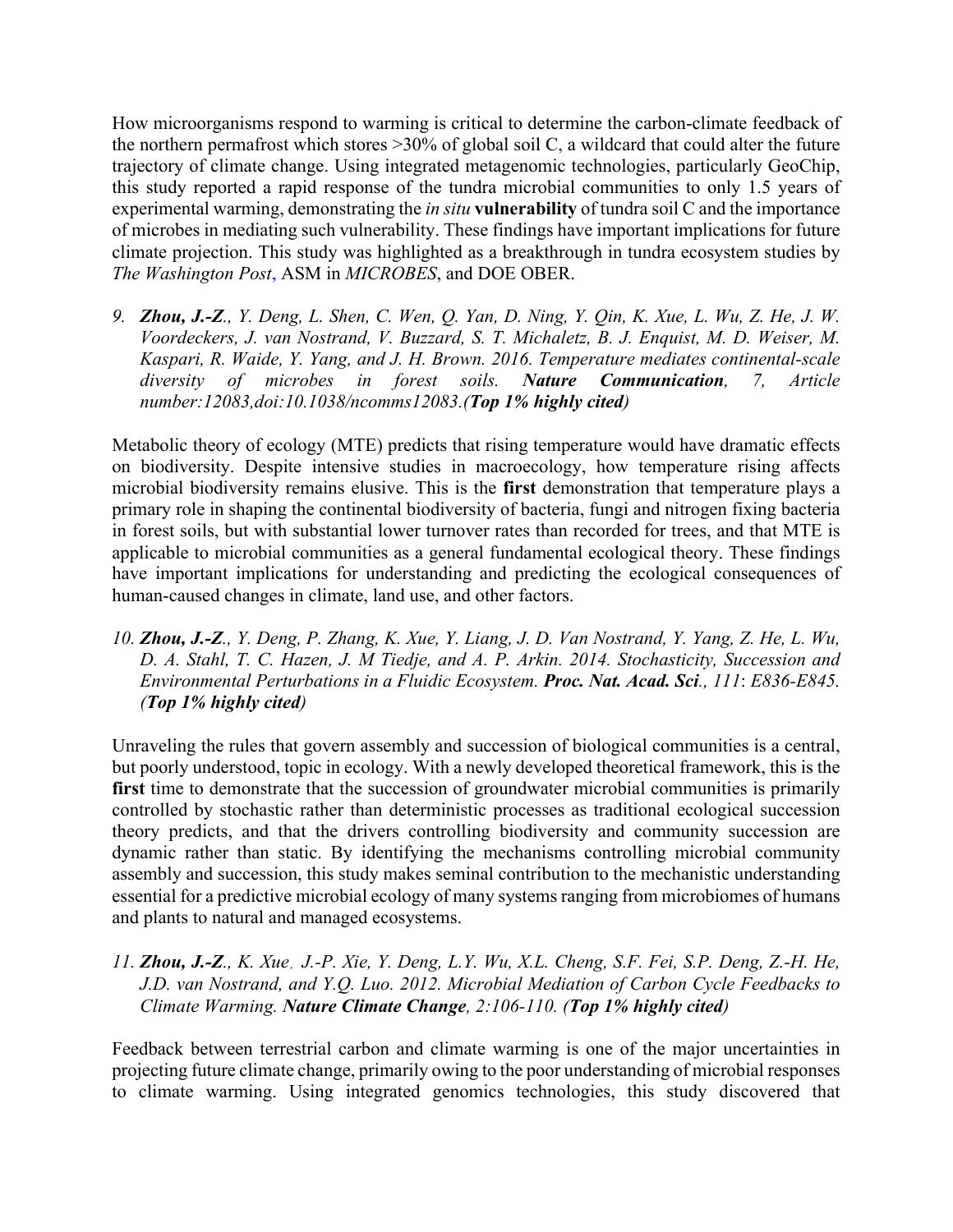microorganisms play crucial roles in regulating soil carbon dynamics through three primary feedback mechanisms: (**i**) shifting microbial community composition, (**ii**) differentially stimulating functional genes for degrading labile but not recalcitrant carbon, and (**iii**) enhancing nutrient-cycling processes. These findings suggested that the microbial community functional structure determines whether microbially mediated feedbacks are positive or negative, which provides a mechanistic basis for future carbon–climate modelling.

12. *Hazen, T. C., E. Dubinsky, T. DeSantis, G. Andersen, Y. Piceno, N. Singh, J. Jansson, A. Probst, S. Borglin, J. Fortney, W. Stringfellow, M. Bill, M. Conrad, L. Tom, K. Chavarria, T. Alusi, R. Lamendella, D. Joyner, C. Spier, J. Baelum, M. Auer, M. Zemla, R. Chakraborty, E. Sonnenthal, P. D'haeseleer, H.-Y. Holman, S. Osman, Z.M. Lu, J. van Nostrand, Y. Deng, J.- Z. Zhou, and O. U. Mason. 2010. Deep-sea oil plume enriches Indigenous oil-degrading bacteria. Science, 330: 204-208*. *(Top 1% highly cited)*

The environmental fate of the vast amount of oil from the Deepwater Horizon blowout - the worst environmental disaster in American history, are unknown owing to the depth and magnitude of this event. Primarily with the revolutionary GeoChip-based technology, this study revealed the existence of a variety of hydrocarbon-degrading genes/populations in the deep-sea environment, and strong linkages between particular hydrocarbon-degrading genes and hydrocarbon concentrations, indicating a great potential for *intrinsic* bioremediation of the oil plume, which has been confirmed by many later studies. This study also provides a shining example on how GeoChip technology can be used in an integrated synergistic fashion to address complex emergent environmental problems, which is a cornerstone of basic science.

*13. Zhou, J.-Z., B. C. Xia, D. S. Treves, T. L. Marsh, R. V. O'Neill, L.-Y. Wu, A. V. Palumbo and J. M. Tiedje. 2002. Spatial and resource factors influencing high soil microbial diversity. Appl. Environ. Microbiol. 68: 326-334.*

Although it is well known that microbial diversity is extremely high under natural environmental conditions, the underlying mechanisms remain elusive. This study reports **unusual** diversity patterns in microbial communities in surface soils, which are not typical in plant and animal communities. Further **mathematical** simulation indicated that spatial isolation was the key mechanism shaping microbial community structure. This was the **first** study to focus on the mechanisms that control microbial diversity and help explain why microbial diversity is so high in soils. Further studies are focused on the mechanisms controlling community assembly, and factors (stochastic vs deterministic) shaping microbial community diversity and succession.

## *14. Liu, S., J.-Z. Zhou, C.-L. Zhang, D. R. Cole and T. J. Phelps. 1997. Thermophilic Fe(III) reducing bacteria from the deep subsurface: The evolutionary implications. Science 277: 1106-1109.*

While thermophilic dissimilatory iron-reducing bacteria are thought to have critical roles in the geochemistry and paleomagnetism of hot primitive planets, non-thermophilic dissimilatory Fe(III)-reducing microorganisms were found in similar environments. This study discovered a unique group of dissimilatory thermophilic metal-reducing and magnetite-producing bacteria in